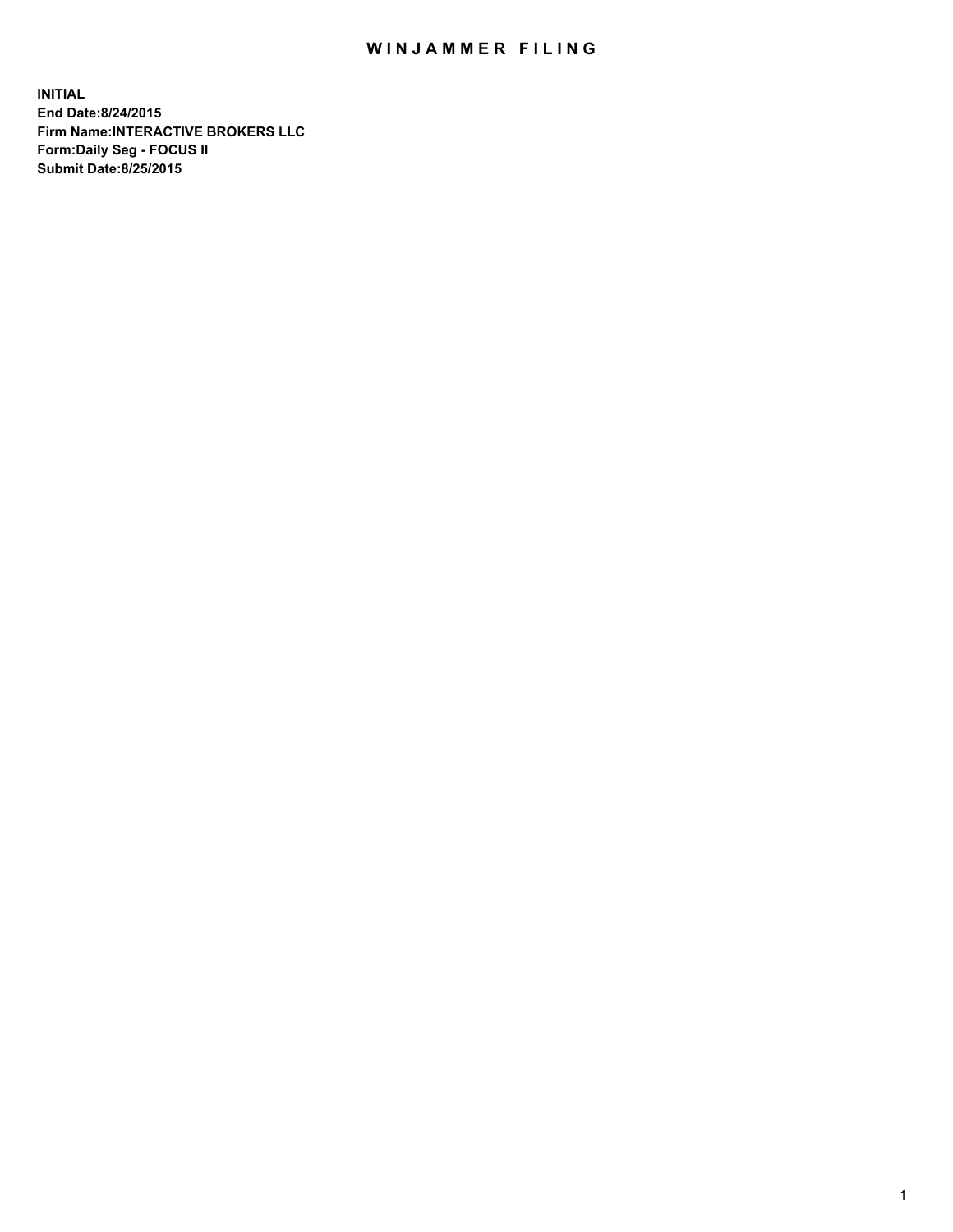## **INITIAL End Date:8/24/2015 Firm Name:INTERACTIVE BROKERS LLC Form:Daily Seg - FOCUS II Submit Date:8/25/2015 Daily Segregation - Cover Page**

| Name of Company<br><b>Contact Name</b><br><b>Contact Phone Number</b><br><b>Contact Email Address</b>                                                                                                                                                                                                                          | <b>INTERACTIVE BROKERS LLC</b><br><b>Michael Ellman</b><br>203-422-8926<br>mellman@interactivebrokers.co<br>$m$ |
|--------------------------------------------------------------------------------------------------------------------------------------------------------------------------------------------------------------------------------------------------------------------------------------------------------------------------------|-----------------------------------------------------------------------------------------------------------------|
| FCM's Customer Segregated Funds Residual Interest Target (choose one):<br>a. Minimum dollar amount: ; or<br>b. Minimum percentage of customer segregated funds required:% ; or<br>c. Dollar amount range between: and; or<br>d. Percentage range of customer segregated funds required between: % and %.                       | $\overline{\mathbf{0}}$<br>0<br>155,000,000 245,000,000<br>00                                                   |
| FCM's Customer Secured Amount Funds Residual Interest Target (choose one):<br>a. Minimum dollar amount: ; or<br>b. Minimum percentage of customer secured funds required:%; or<br>c. Dollar amount range between: and; or<br>d. Percentage range of customer secured funds required between: % and %.                          | $\overline{\mathbf{0}}$<br>0<br>80,000,000 120,000,000<br>0 <sub>0</sub>                                        |
| FCM's Cleared Swaps Customer Collateral Residual Interest Target (choose one):<br>a. Minimum dollar amount: ; or<br>b. Minimum percentage of cleared swaps customer collateral required:% ; or<br>c. Dollar amount range between: and; or<br>d. Percentage range of cleared swaps customer collateral required between:% and%. | $\overline{\mathbf{0}}$<br>$\underline{\mathbf{0}}$<br>0 <sub>0</sub><br>0 <sub>0</sub>                         |

Attach supporting documents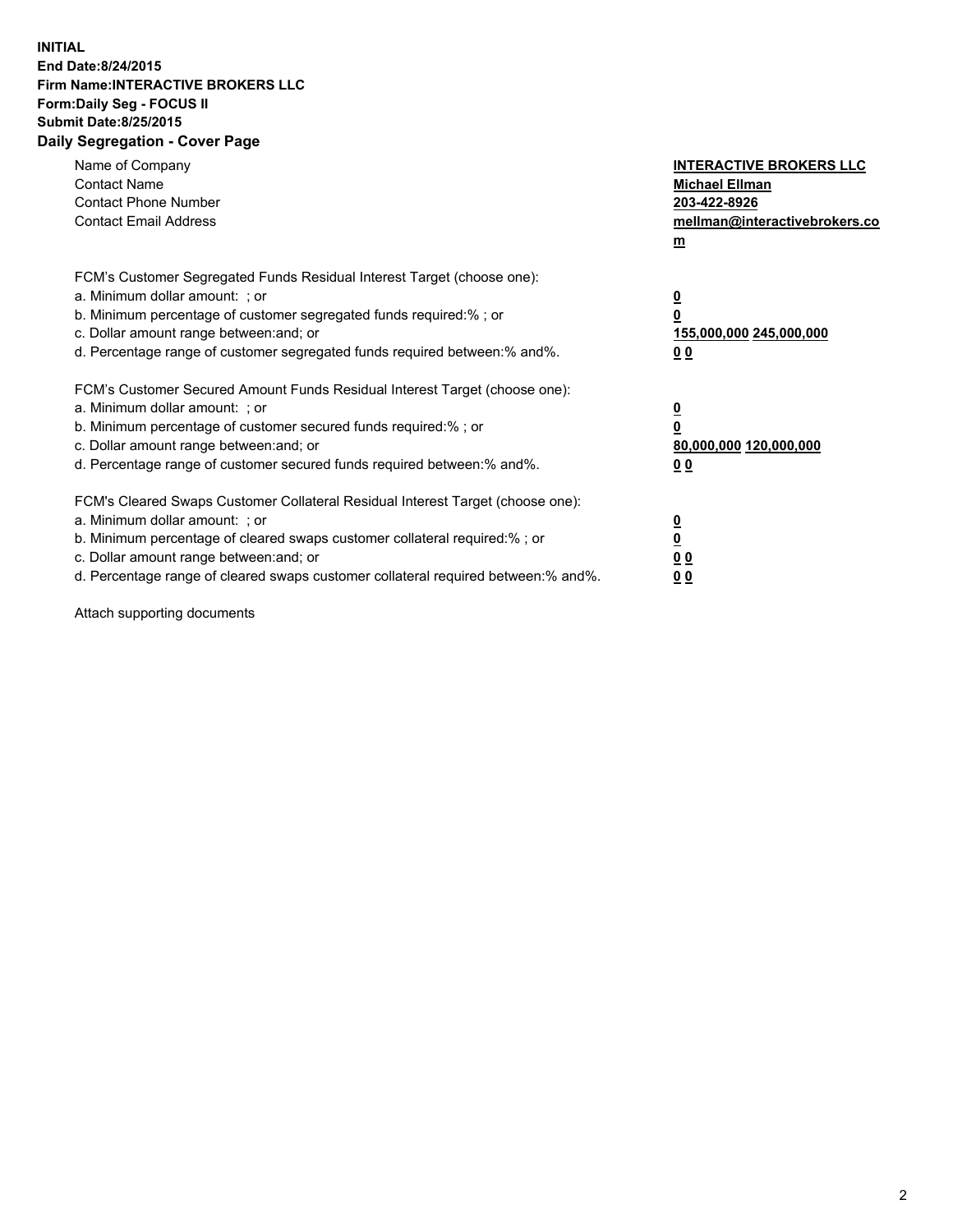## **INITIAL End Date:8/24/2015 Firm Name:INTERACTIVE BROKERS LLC Form:Daily Seg - FOCUS II Submit Date:8/25/2015 Daily Segregation - Secured Amounts**

|     | Dany Ocgregation - Oceanea Annoanta                                                                        |                                                         |
|-----|------------------------------------------------------------------------------------------------------------|---------------------------------------------------------|
|     | Foreign Futures and Foreign Options Secured Amounts                                                        |                                                         |
|     | Amount required to be set aside pursuant to law, rule or regulation of a foreign                           | $0$ [7305]                                              |
|     | government or a rule of a self-regulatory organization authorized thereunder                               |                                                         |
| 1.  | Net ledger balance - Foreign Futures and Foreign Option Trading - All Customers                            |                                                         |
|     | A. Cash                                                                                                    | 388,721,439 [7315]                                      |
|     | B. Securities (at market)                                                                                  | $0$ [7317]                                              |
| 2.  | Net unrealized profit (loss) in open futures contracts traded on a foreign board of trade                  | -30,070,799 [7325]                                      |
| 3.  | Exchange traded options                                                                                    |                                                         |
|     | a. Market value of open option contracts purchased on a foreign board of trade                             | 57,793 [7335]                                           |
|     | b. Market value of open contracts granted (sold) on a foreign board of trade                               | -227,738 [7337]                                         |
| 4.  | Net equity (deficit) (add lines 1.2. and 3.)                                                               | 358,480,695 [7345]                                      |
| 5.  | Account liquidating to a deficit and account with a debit balances - gross amount                          | <mark>794,658</mark> [7351]                             |
|     | Less: amount offset by customer owned securities                                                           | 0 [7352] 794,658 [7354]                                 |
| 6.  | Amount required to be set aside as the secured amount - Net Liquidating Equity                             | 359,275,353 [7355]                                      |
|     | Method (add lines 4 and 5)                                                                                 |                                                         |
| 7.  | Greater of amount required to be set aside pursuant to foreign jurisdiction (above) or line                | 359,275,353 [7360]                                      |
|     | 6.                                                                                                         |                                                         |
|     | FUNDS DEPOSITED IN SEPARATE REGULATION 30.7 ACCOUNTS                                                       |                                                         |
| 1.  | Cash in banks                                                                                              |                                                         |
|     | A. Banks located in the United States                                                                      | 68 [7500]                                               |
|     | B. Other banks qualified under Regulation 30.7                                                             | 0 [7520] 68 [7530]                                      |
| 2.  | Securities                                                                                                 |                                                         |
|     | A. In safekeeping with banks located in the United States                                                  | 400,191,978 [7540]                                      |
|     | B. In safekeeping with other banks qualified under Regulation 30.7                                         | 0 [7560] 400,191,978 [7570]                             |
| 3.  | Equities with registered futures commission merchants                                                      |                                                         |
|     | A. Cash                                                                                                    | $0$ [7580]                                              |
|     | <b>B.</b> Securities                                                                                       | $0$ [7590]                                              |
|     | C. Unrealized gain (loss) on open futures contracts                                                        | $0$ [7600]                                              |
|     | D. Value of long option contracts                                                                          | $0$ [7610]                                              |
|     | E. Value of short option contracts                                                                         | 0 [7615] 0 [7620]                                       |
| 4.  | Amounts held by clearing organizations of foreign boards of trade                                          |                                                         |
|     | A. Cash                                                                                                    | $0$ [7640]                                              |
|     | <b>B.</b> Securities                                                                                       | $0$ [7650]                                              |
|     | C. Amount due to (from) clearing organization - daily variation                                            | $0$ [7660]                                              |
|     | D. Value of long option contracts                                                                          | $0$ [7670]                                              |
|     | E. Value of short option contracts                                                                         | 0 [7675] 0 [7680]                                       |
| 5.  | Amounts held by members of foreign boards of trade                                                         |                                                         |
|     | A. Cash                                                                                                    | 82,377,990 [7700]                                       |
|     | <b>B.</b> Securities                                                                                       | $0$ [7710]                                              |
|     | C. Unrealized gain (loss) on open futures contracts                                                        | -2,725,636 [7720]                                       |
|     | D. Value of long option contracts                                                                          | 57,802 [7730]                                           |
|     | E. Value of short option contracts                                                                         | <u>-<b>227,738</b> [</u> 7735] <u>79,482,418</u> [7740] |
| 6.  | Amounts with other depositories designated by a foreign board of trade                                     | 0 [7760]                                                |
| 7.  | Segregated funds on hand                                                                                   | $0$ [7765]                                              |
| 8.  | Total funds in separate section 30.7 accounts                                                              | 479,674,464 [7770]                                      |
| 9.  | Excess (deficiency) Set Aside for Secured Amount (subtract line 7 Secured Statement<br>Page 1 from Line 8) | 120,399,111 [7380]                                      |
| 10. | Management Target Amount for Excess funds in separate section 30.7 accounts                                | 80,000,000 [7780]                                       |
| 11. | Excess (deficiency) funds in separate 30.7 accounts over (under) Management Target                         | 40,399,111 [7785]                                       |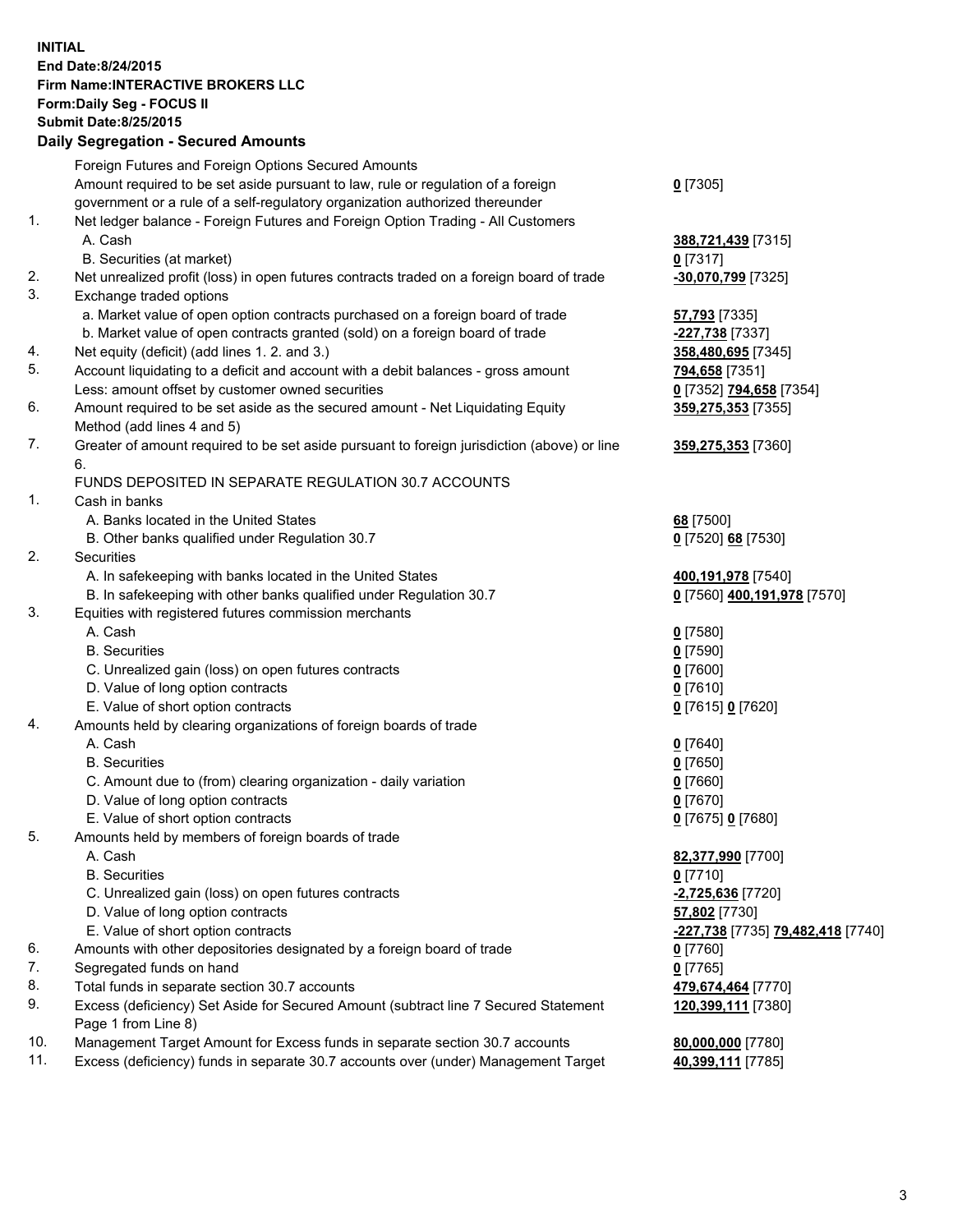**INITIAL End Date:8/24/2015 Firm Name:INTERACTIVE BROKERS LLC Form:Daily Seg - FOCUS II Submit Date:8/25/2015 Daily Segregation - Segregation Statement** SEGREGATION REQUIREMENTS(Section 4d(2) of the CEAct) 1. Net ledger balance A. Cash **2,645,229,951** [7010] B. Securities (at market) **0** [7020] 2. Net unrealized profit (loss) in open futures contracts traded on a contract market **-23,435,860** [7030] 3. Exchange traded options A. Add market value of open option contracts purchased on a contract market **216,707,603** [7032] B. Deduct market value of open option contracts granted (sold) on a contract market **-419,273,440** [7033] 4. Net equity (deficit) (add lines 1, 2 and 3) **2,419,228,254** [7040] 5. Accounts liquidating to a deficit and accounts with debit balances - gross amount **1,145,898** [7045] Less: amount offset by customer securities **0** [7047] **1,145,898** [7050] 6. Amount required to be segregated (add lines 4 and 5) **2,420,374,152** [7060] FUNDS IN SEGREGATED ACCOUNTS 7. Deposited in segregated funds bank accounts A. Cash **308,452,581** [7070] B. Securities representing investments of customers' funds (at market) **1,300,716,104** [7080] C. Securities held for particular customers or option customers in lieu of cash (at market) **0** [7090] 8. Margins on deposit with derivatives clearing organizations of contract markets A. Cash **20,666,394** [7100] B. Securities representing investments of customers' funds (at market) **1,139,947,426** [7110] C. Securities held for particular customers or option customers in lieu of cash (at market) **0** [7120] 9. Net settlement from (to) derivatives clearing organizations of contract markets **56,912,510** [7130] 10. Exchange traded options A. Value of open long option contracts **216,595,092** [7132] B. Value of open short option contracts **-419,160,954** [7133] 11. Net equities with other FCMs A. Net liquidating equity **0** [7140] B. Securities representing investments of customers' funds (at market) **0** [7160] C. Securities held for particular customers or option customers in lieu of cash (at market) **0** [7170] 12. Segregated funds on hand **0** [7150] 13. Total amount in segregation (add lines 7 through 12) **2,624,129,153** [7180] 14. Excess (deficiency) funds in segregation (subtract line 6 from line 13) **203,755,001** [7190] 15. Management Target Amount for Excess funds in segregation **155,000,000** [7194] **48,755,001** [7198]

16. Excess (deficiency) funds in segregation over (under) Management Target Amount Excess